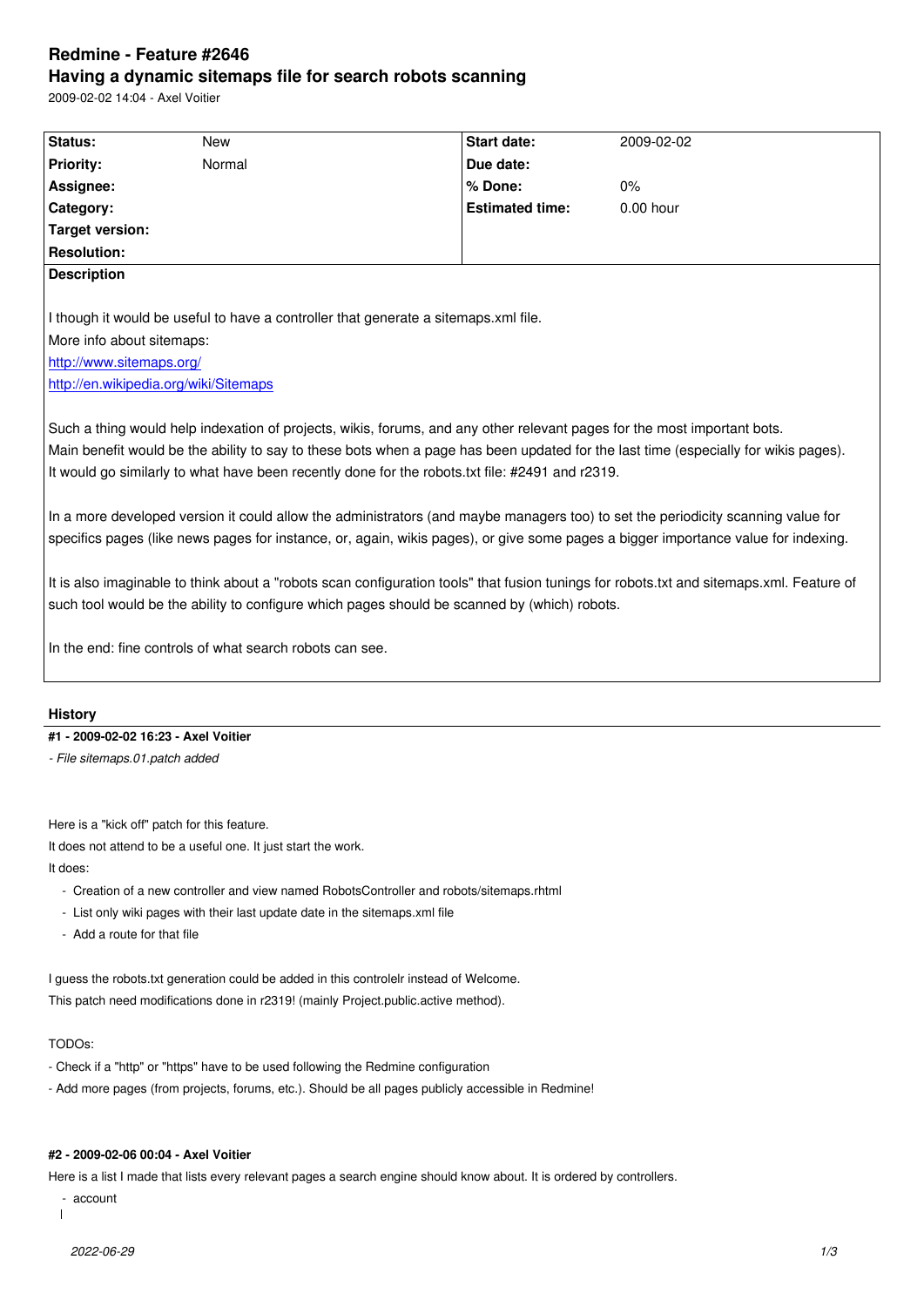## *- /account/show/:id*

#### - attachments

- */attachments/:id/:filename*
- */attachments/download/:id/:filename*

### - boards

- */projects/:project\_id/boards*
- */projects/:project\_id/boards/:id*

## - documents

- */projects/:project\_id/documents*
- */documents/:id*

#### - issues

- */issues*
- */projects/:project\_id/issues*
- */issues/:id*

## - messages

 *- /boards/:board\_id/topics/:id*

#### - news

- */news*
- */projects/:project\_id/news*
- */news/:id*

#### - projects

- */projects*
- */projects/:id/roadmap*
- */projects/:id/changelog*
- */projects/:id/files*
- */projects/:id/activity*
- */activity*

## - repositories

- */projects/:id/repository/revisions*
- */projects/:id/repository/revisions/:rev*
- */projects/:id/repository/revisions/:rev/diff*

#### - sys

 *- /sys/service.wsdl*

## - welcome

 *- /*

#### - wiki

- */projects/:id/wiki/:page*
- */projects/:id/wiki/Page\_index*
- */projects/:id/wiki/Date\_index*

#### - wikis

 *- /projects/:id/wiki*